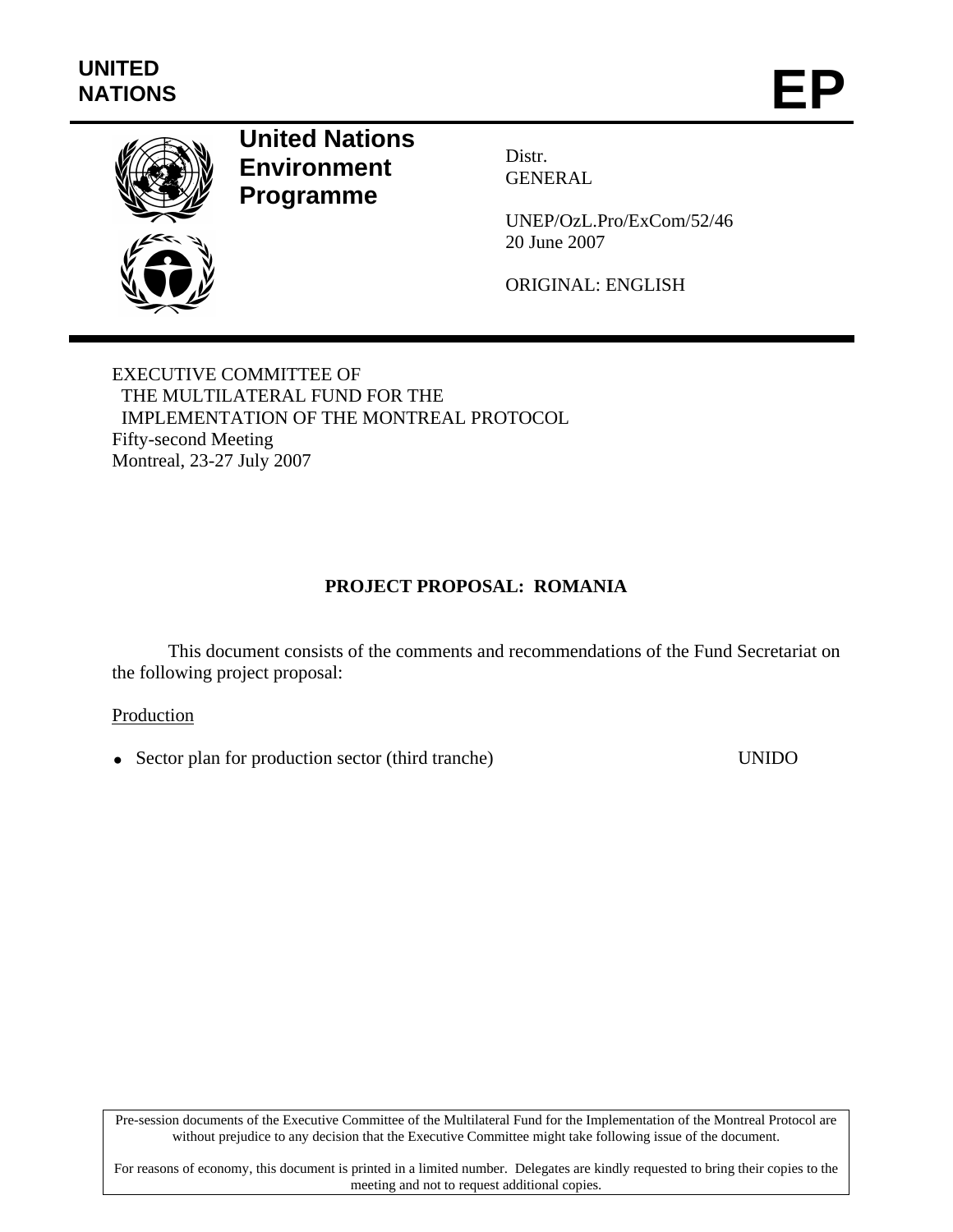## **SECTOR PLAN FOR ROMANIA PRODUCTION SECTOR (THIRD TRANCHE)**

#### **Introduction**

1. UNIDO is submitting to the  $52<sup>nd</sup>$  Meeting of the Executive Committee the request, on behalf of the Government of Romania, for the approval of US \$1,000,000 plus US \$75,000 as support cost for the implementation of the 2007 annual work programme of the Agreement for the Romanian ODS production sector. The submission from UNIDO includes the 2007 annual work programme, the verification report on the permanent closure and dismantling of the methyl bromide (MB) production plant at Sinteza Oradea, the 2006 production of CTC and of Diethylperoxycarbonate (DEHPC) (a CTC process agent application) at Plant Oltchim, and the 2006 CTC production at Plant Chimcomplex. The work programme and the verification reports are not attached for reasons of economy but could be made available upon request.

### **Background**

2. At its  $47<sup>th</sup>$  Meeting in 2005, the Executive Committee approved the Agreement for the Romanian ODS production sector at an approved-in-principle funding level of US \$6.3 million. This would provide for the total permanent closure of all the production capacity and, where applicable, the co-production of the controlled substances in Group I Annex A and Group I Annex B (CFCs), Group II (carbon tetrachloride) and Group I Annex E (methyl bromide), dismantling of MB and CFC production facilities and/or development of capacity to produce alternatives to these ODSs.

3. The agreed level of funding would be paid according to the following schedule upon the submission by UNIDO and the approval by the Executive Committee of the independent verification report on the completion of agreed production decreases for the preceding year.

#### Table 1

| Year                                                                            | 2005  | 2006  | 2007  | 2008  | 2009           | 2010             | 2011     | 2012     | 2013     | 2014     | 2015           | <b>Total</b> |
|---------------------------------------------------------------------------------|-------|-------|-------|-------|----------------|------------------|----------|----------|----------|----------|----------------|--------------|
| Max. annual allowable production<br>of CTC for controlled uses*<br>(ODP tonnes) | 170.0 | 170.0 | 170.0 | 0.0   | 0.0            | 0.0 <sub>l</sub> |          |          |          |          |                |              |
| Max. annual allowable production<br>of methyl bromide (ODP tonnes)              | 5.0   | 0.0   | 0.0   | 0.0   | 0.0            | 0.0 <sub>l</sub> | 0.0      | 0.0      | 0.0      | 0.0      | 0.0            |              |
| Max. annual allowable production<br>of TCA (ODP tonnes)                         | 0.0   | 0.0   | 0.0   | 0.0   | 0.0            | 0.0 <sub>l</sub> | 0.0      | 0.0      | 0.0      | 0.0      | 0.0            |              |
| TOTAL MLF Grant (US \$'000)                                                     | 3,440 | 968   | 1,075 | 1,290 | $\overline{0}$ | $\overline{0}$   | $\Omega$ | $\Omega$ | $\Omega$ | $\Omega$ | $\overline{0}$ | 6,773        |
| Project cost (US \$'000)                                                        | 3,200 | 900   | 1,000 | 1,200 | $\Omega$       | $\overline{0}$   | $\Omega$ | $\Omega$ | $\Omega$ | $\Omega$ | $\overline{0}$ | 6,300        |
| Agency fees (US \$'000)                                                         | 240   | 67.5  | 75    | 90    | $\Omega$       | $\overline{0}$   | $\Omega$ | $\Omega$ | $\theta$ | $\Omega$ | $\Omega$       | 472.5        |

### **Production reduction targets and schedule of disbursement**

\* - except for the uses exempted by a Decision of the Parties to Montreal Protocol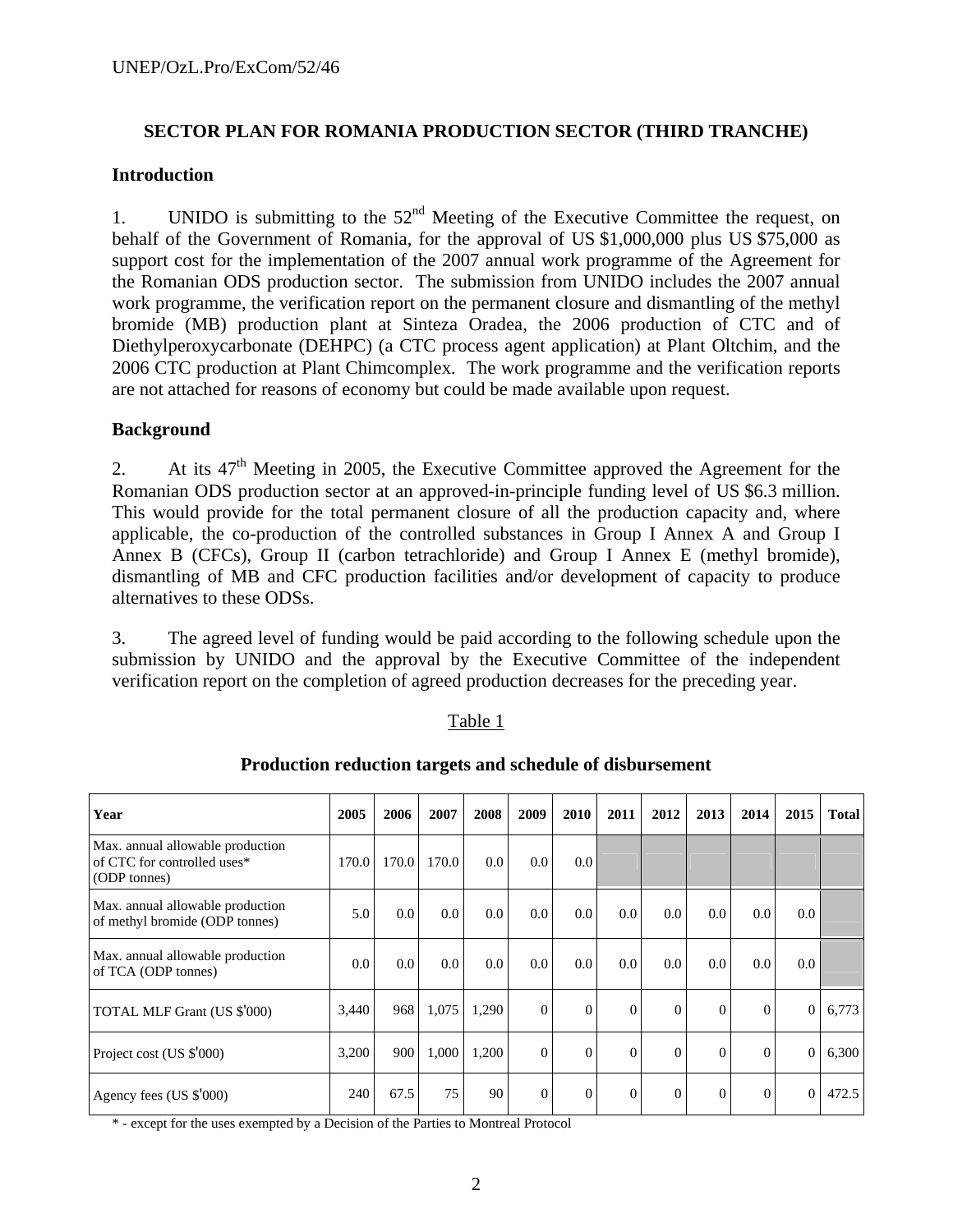4. At its  $50<sup>th</sup>$  Meeting, the Executive Committee in its decision 50/37 approved the terminal phase-out management plan for CTC production and consumption for process agent uses in Romania and requested UNIDO to include, in its verification reports on the production sector to be submitted to the second meeting of the Executive Committee in 2007, 2008 and 2009, information on the levels of production and consumption of CTC for process agent applications in Romania. This should include independently audited confirmation of their consistency with the limits provided for in the project.

## **ODS producing plants and production in Romania**

5. There were four plants producing CFCs, CTC, TCA and MB in Romania. The following table provides a profile of these producers as at the end of 2006.

| <b>Name</b>                         | <b>ODS</b> product   | <b>Nominal annual</b><br>capacity                              | <b>Plant history</b>                                                   | <b>Status</b>      |  |
|-------------------------------------|----------------------|----------------------------------------------------------------|------------------------------------------------------------------------|--------------------|--|
| <b>BICAPA</b><br>TARNAVENI S.A.     | $CFC-11$<br>$CFC-12$ | $4,750$ mt (total)<br>$(CFC-12: 3,900$ mt<br>$CFC-11: 850$ mt) | Commissioned in 1989                                                   | Dismantled in 2005 |  |
| OLTCHIM S.A.                        | <b>CTC</b>           | $26,000$ mt                                                    | Commissioned in 1974.<br>revamped in 1992                              | Active             |  |
|                                     | <b>TCA</b>           | 2,800 mt                                                       | TCA Plant dismantled                                                   | Dismantled         |  |
| <b>CHIMCOMPLEX</b><br>BORZESTI S.A. | CTC.<br>mixture      | $300 - 320$ mt as<br>mixture with<br>chloroform                | Commissioned in 1960                                                   | Active             |  |
| SINTEZA S.A.                        | Methyl bromide       | 150 mt                                                         | Fist line commissioned in<br>1973, second line<br>commissioned in 1997 | Dismantled in 2006 |  |

#### Table 2

### **PROJECT DESCRIPTION**

#### **Verification of the dismantling of the methyl bromide plant and 2006 production of CTC**

6. The verification was carried out in April 2007 by an Indian consulting firm, Ess Jay Consultants, the same company which had been contracted by UNIDO to carry out the same exercise last year. The team, which consisted of a technical consultant and an accountant, followed the same methodology in auditing the three plants, as described below:

- (a) The plants completed the Questionnaire prepared by Ess Jay Consultants for data collection and returned it to the auditors prior to the site inspection;
- (b) During the site visit, the enterprise made available to the team of auditors the services of required managers and experts who answered all queries in an open and professional way. Access was provided to all premises of the Plant and to all documents, daily production logs, sales and financial records requested by the auditors for the purpose of the audit and validation of the data provided in the completed Questionnaire;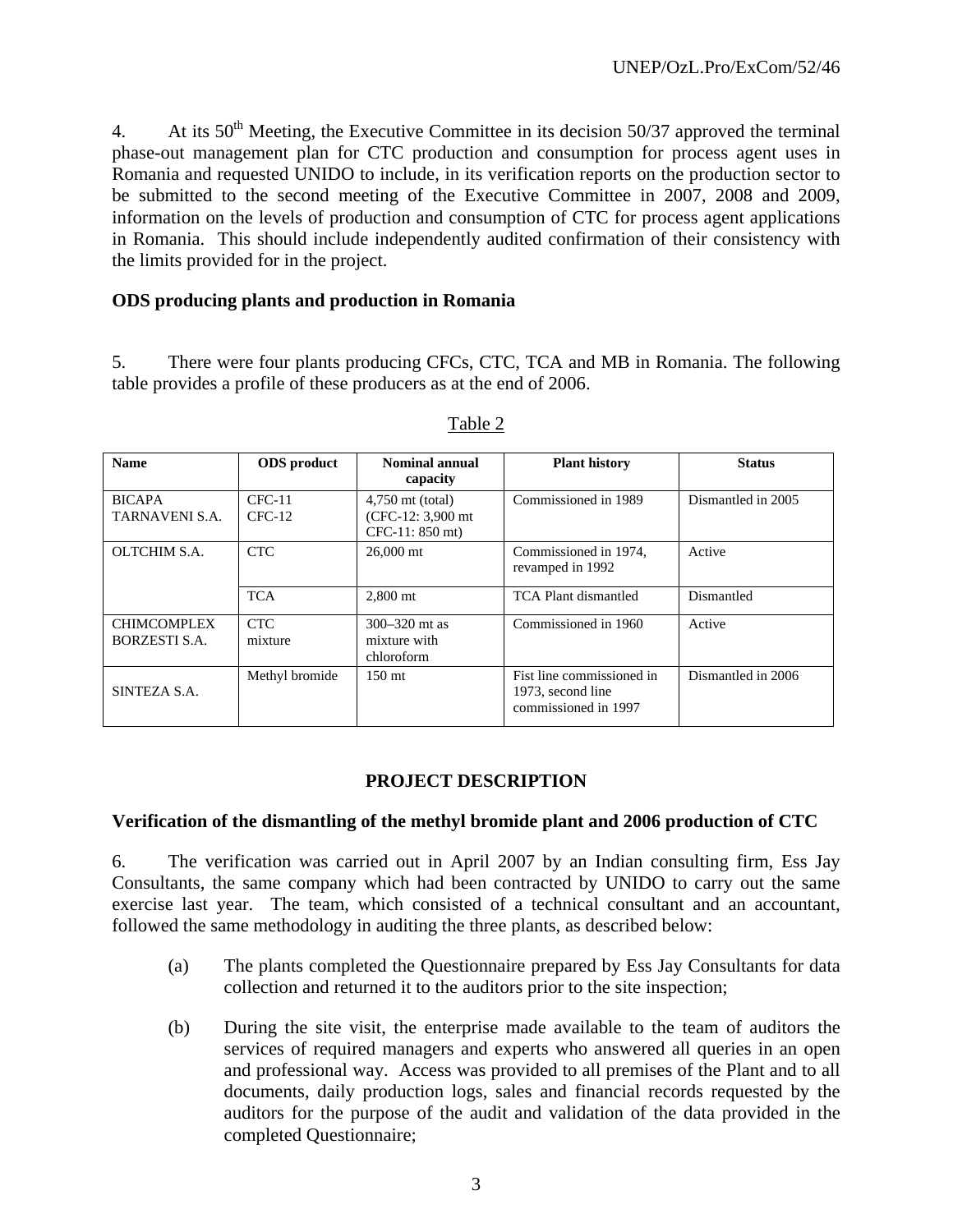- (c) A tour of the Plant was done to clearly understand the operations and record keeping. The system of measurement for raw material receipts and issues, production, sales and closing stock was reviewed; and
- (d) The following operational and statutory records for the year 2006 were examined:
	- (i) Raw material purchase and issue records;
	- (ii) Daily production logs and production records;
	- (iii) Inventory level records;
	- (iv) Process parameters records;
	- (v) Stock register in value as per books of accounts for the year 2006 to check the closing stock;
	- (vi) Stock transfer documents;
	- (vii) Laboratory analysis reports; and
	- (viii) Monthly value added tax (VAT) returns filed with revenue authority for claim of VAT, which gives the monthly purchase of raw materials and sales of finished goods.

### Findings and conclusions at Chimcomplex, the CTC plant

7. Chimcomplex is a diversified company which produces a variety of chemicals including caustic soda, chlorine and agrochemicals. The chloromethane plant was started in 1965 under license from the former USSR, and was primarily producing methylene chloride in a continuous process by reacting chlorine and methane gas. However the residue from the process was a mixture of chloroform and CTC which had to be separated in a batch operation. The residue contained about 30-40 per cent of CTC and the balance was a mixture of chloroform and chlorinated hydrocarbons. CTC was not an intended product and was difficult to find a market for it because of its impurity. The mixture has been stored by the plant in wagons to be disposed of.

8. To verify CTC production, the team determined that there was a production of 117 mt of mixture containing CTC during 2006 which was stored in three wagons. Samples from the three wagons were collected and analysed and determined that the approximate content of CTC in the mixture was 30 per cent, which was consistent with the report provided by the plant. The total quantity of CTC produced in 2006 was 38.14 mt in the 117 mt mixture containing CTC.

9. There was no sale of CTC in 2006 and the total closing stock of CTC/chloroform mixtures at the end of 2006 was 439.7 mt. There was a plan to install an incinerator to destroy the stock of mixtures, and with the feasibility and design work on the incinerator being done the commissioning of the facility was planned for September 2007.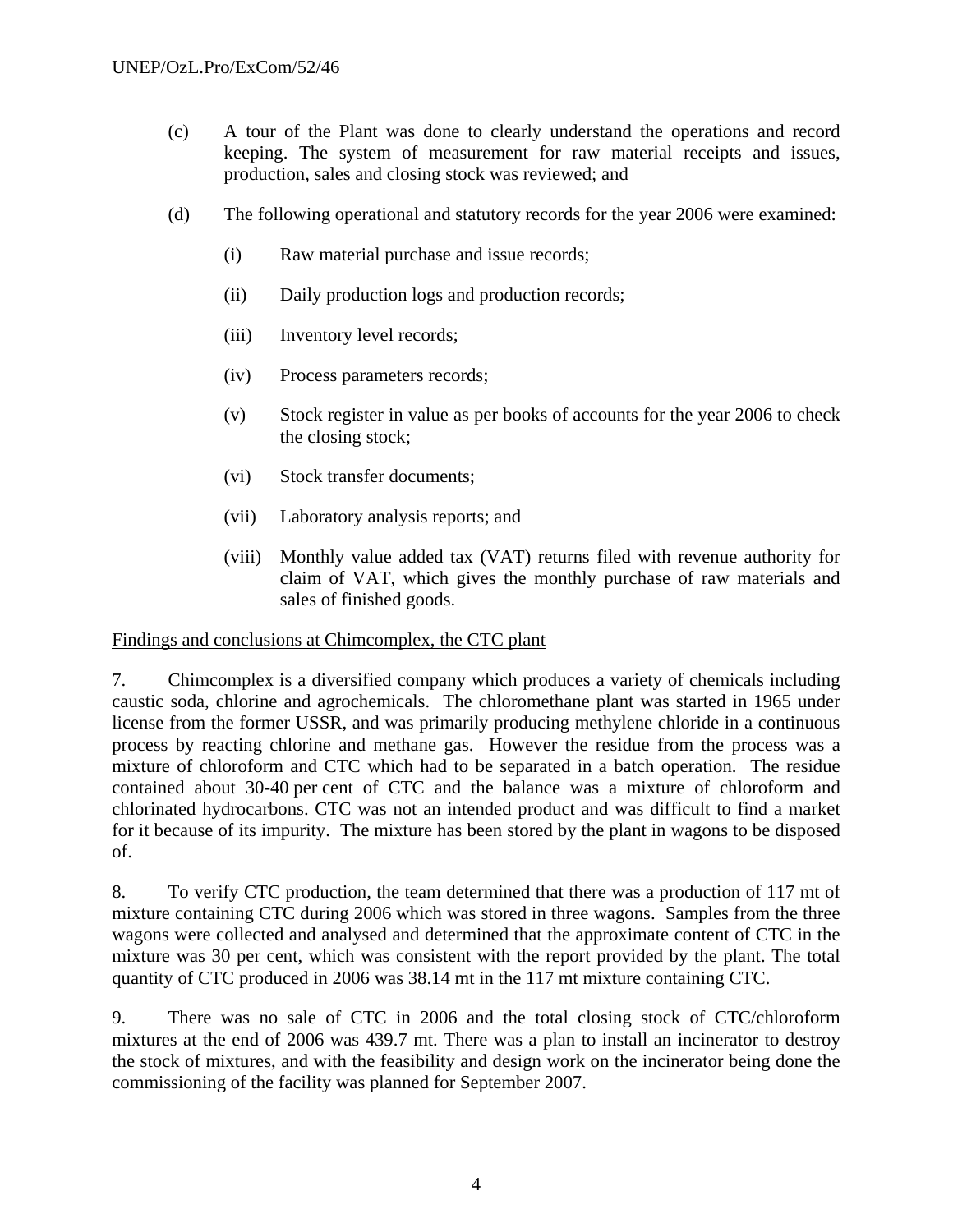# Findings and conclusions at Oltchim, the CTC plant

10. Oltchim produces CTC by reacting dichloropropane (DCP) and chlorine to form CTC and per-chloroethylene (PCE). The reaction is initiated with propylene, then removed and substituted with DCP. Oltchim produces both DCP and chlorine in-house. The company has significantly reduced the production of CTC from an average of 8,900 tonnes in 1998-2000, to 160 tonnes in 2004, and has shifted to the production of PCE. The company also produces diethylhexylperoxycarbonate (DEHPC) in which CTC is used as a process agent.

11. Since no external sales of CTC had been made and CTC was transferred as a process reagent, the auditors verified the CTC stock transfer for DEHPC production as per stock transfer records maintained by the company. The auditors had a rather detailed check on the DEHPC plant which used CTC as a process agent. They examined the DEHPC plant operation log book; CTC transfer data to DEHPC plant; DEHPC account stock record; DEHPC yearly production record; and the quality log book. Because of the age of the plant, the CTC consumption was found to be higher than the traditional norm.

12. The auditor concluded that the Oltchim plant in Romania produced no CTC in 2006 and used 139.39 mt from its 2005 inventory for the manufacture of DEHPC. The production log and transfer record at the DEHPC plant confirmed the internal CTC transfer and its use in the production of the DEHPC. There was a closing stock of 74.3 mt of CTC at the end of 2006.

13. Although the company had completed its process modification to eliminate the production of CTC, the plant had not removed the distillation columns dedicated for purifying CTC but planned to do so by September 2007. That would permanently remove the possibility to produce pure CTC.

### Findings and conclusions at Sinteza, the methyl bromide plant

14. Sinteza started to produce MB in 1973, reacting methanol and sodium bromide in the presence of sulphuric acid at 45°c to produce MB. It had two reactors, each with an annual capacity of 75 mt for a batch process. All raw materials were procured from outside. The plant had not been in operation since January 2005 and was dismantled in July 2006.

15. The dismantling was approved by the local environment agency and a photographic record was made. The auditors were shown the list of equipment being destroyed and the reduction of the value of the financial assets of the company before and after the dismantling. It was noted there was still about 0.55 mt of raw material of sodium bromide to be disposed of.

# **Proposed 2007 annual work programme**

16. The proposed 2007 annual work programme consists of two parts: part one on the progress achieved in the implementation of the 2006 annual work programme, and part two on the plan of action in 2007.

17. With regard to the targets in 2006, UNIDO reports that there was a total production of 38.14 mt (41.95 ODP tonnes) of CTC, well below the target of 170 ODP tonnes as set in the Agreement. 139.39 mt of CTC was used from 2005 stock for the production of DEHPC in 2006 as verified by the auditors.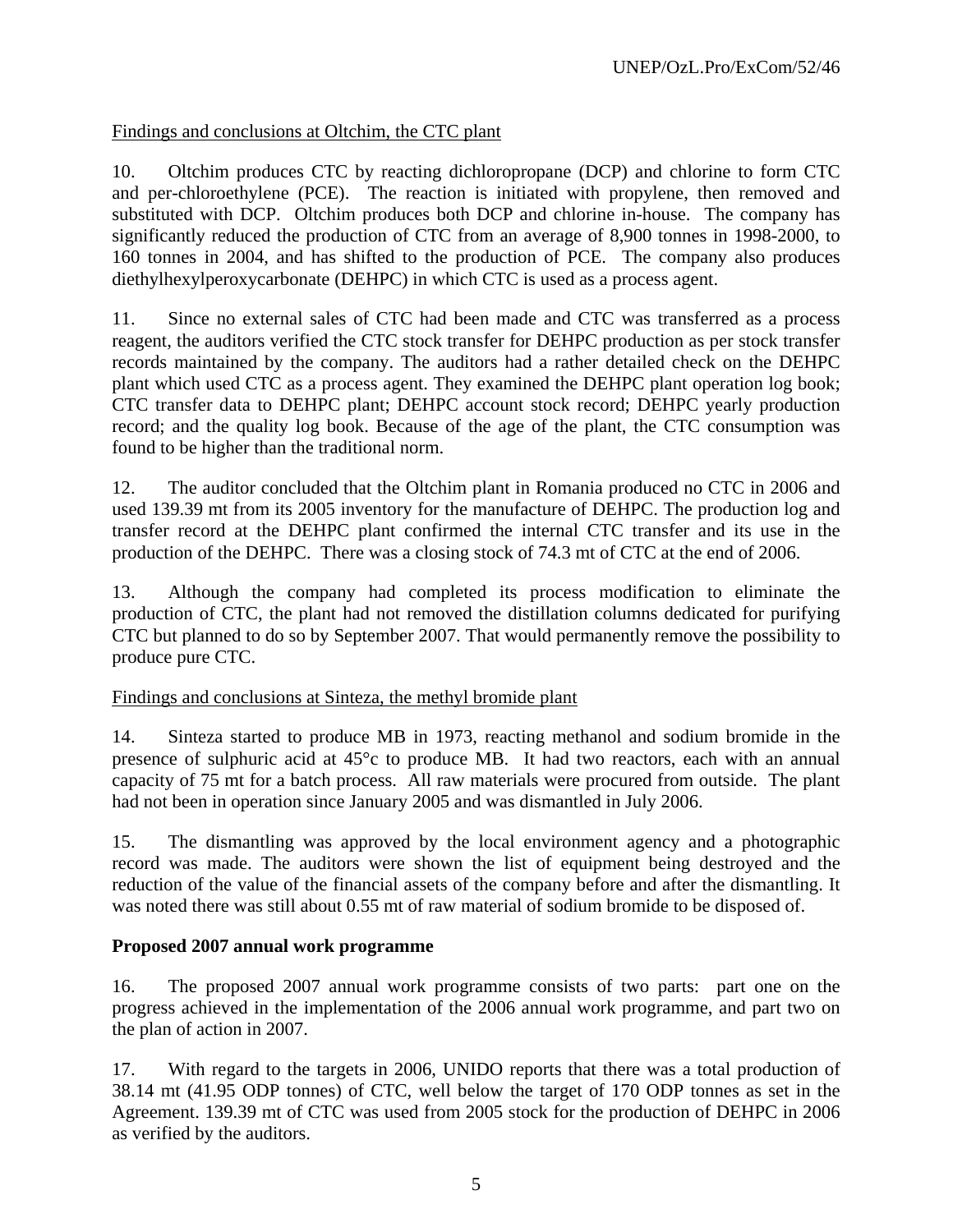18. On policy measures undertaken, UNIDO has advised of the introduction by the Government of a production quota system in 2005-2006 and on-going work on finalization and enactment of regulations for control and ban of production and import of ODS as of 1 January 2007. On phase-out measures undertaken by the industry in 2006, UNIDO's submission reports the following:

- (a) The CTC plant Oltchim has modified the process of CTC/PCE production in 2005 to produce only PCE, but has not removed the distillation columns for CTC purification.
- (b) Chimcomplex has completed the feasibility study and design for a facility for incinerating CTC and plans to commission the unit in September 2007. In the meantime the plant has collected a CTC mixture in wagons exceeding 400 mt.
- (c) Sinteza, the MB plant has been dismantled.

19. With regard to the work programme of 2007, UNIDO's submission proposes the annual targets as shown in the following table.

| <b>ODS</b>                 | 2007 Target<br>(ODP tonnes) |
|----------------------------|-----------------------------|
| <b>CFC</b>                 |                             |
| <b>CTC</b>                 | 170                         |
| Methyl bromide             |                             |
| <b>TCA</b>                 |                             |
| CTC production for PA use  | 187                         |
| CTC consumption for PA use | 187                         |

# Table 3

- 20. In terms of activities to be implemented by the industries, the following are proposed:
	- (a) Oltchim to reduce CTC production, including that for process agent uses in line with the country's CTC emission reduction scheme from process agent uses;
	- (b) Chimcomplex to start destruction of CTC mixtures and commence preparation to modify the process of chloromethane production for a lower level of CTC co-production.

21. The Ministry of Environment and Water Management continues to be responsible for monitoring and managing the phase-out programme. The National Ozone Unit is to conduct the supervision of enterprises and verification of ODS production and phase-out activities. UNIDO advised that the regulation for the control and ban of production and import of ODS was enacted on 1 January 2007 in line with the regulations of the European Union on ODS. A technical assistance programme will continue in 2007 which includes a number of activities, covering public awareness, training, market survey of remaining demand of ODS, and an information system on ODS production, consumption and exports.